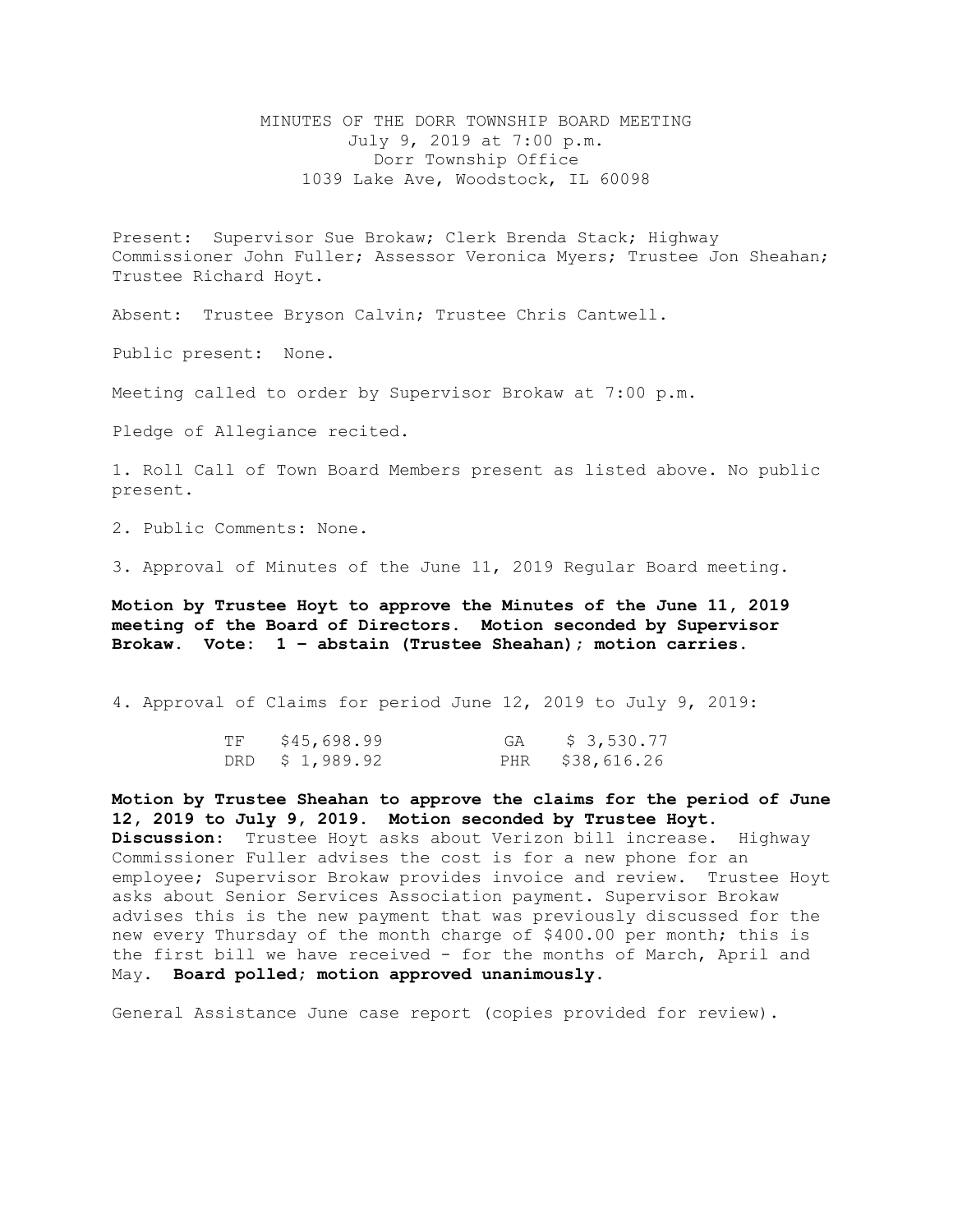# **Page 2 – 07/09/2019**

# 5. Davis Road Property

Approval of the Minutes of the Special Meeting of Dorr Township on June 25, 2019.

## **Motion by Trustee Sheahan to approve the Minutes of the Special Meeting of Dorr Township on June 25, 2019. Motion seconded by Trustee Hoyt. Motion approved unanimously.**

Open House held on June 18, 2019. Short discussion - about 30 people came out to the Highway Department property; not a great turnout. Supervisor Brokaw advises that the electors have now approved proceeding on this project, so we need to have all our information prepared, i.e. setback information discussed by elector Ernie Hagenow at Special Meeting; we need recycling information before proceeding; Supervisor Brokaw advises that we are still getting calls inquiring about a recycling program. Highway Commissioner Fuller advises he spoke with Behr, and they will provide a dumpster, and will accept everything except monitors and tv's. The cost of the dumpster is sometimes carried by the scrap collected, which is credited for the cost. There are options available for recycling. Paint requires a State permit, machines, and 55-gallon storage drums. Supervisor Brokaw states that perhaps we can collect paint and have someone pick it up. Costs for certain materials may be a concern. Trees and mulching discussed. Supervisor Brokaw asks Highway Commissioner Fuller to speak with someone from the City of Woodstock regarding setback requirements (non-building, as we are not contemplating building). We need follow-up so we have answers for the public.

 6. MCCOG (McHenry County Council of Governments) discussion on possible membership

Tabled.

7. Legislative Updates

Waiting for update on HB 348.

### 8. Reports:

**Supervisor –** Thank you letter received from McCap. Letter received today with Legal Notice of public hearing on the property located at 12803 Pleasant Valley Road, Lakewood, Dorr Township - Richard P. Campobello requesting an extension of the current conditional use permit.